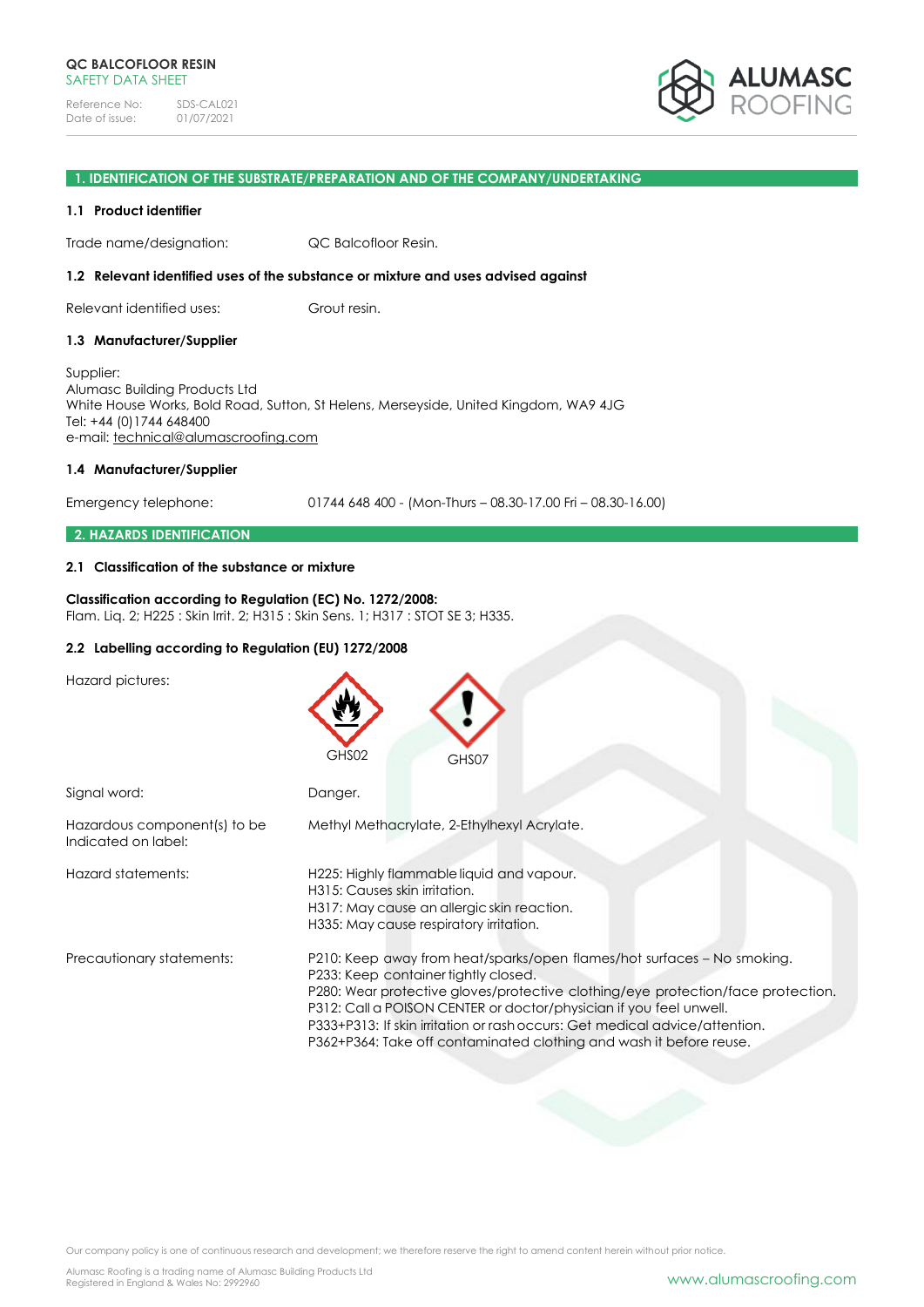

# **3. COMPOSITION AND INFORMATION ABOUT THE COMPONENTS**

# **3.1 Substances**

PMMA resin mixed with filler to provide hard wearing layer.

## **3.2 Mixture**

#### **Chemical characterization:**

Mixture with reactive acrylates.

#### **Hazardous ingredients:**

| Ingredient                               |                                                                                                                | Classification (EC) 1272/2008                                                     | <b>Concentration</b>         |
|------------------------------------------|----------------------------------------------------------------------------------------------------------------|-----------------------------------------------------------------------------------|------------------------------|
| Methyl Methacrylate                      | CAS No: 80-62-6<br>EC-No: 201-297-1<br>Index-No:<br>607-035-00-6<br>REACH No:<br>01-2119452498-28-XXXX         | Flam. Lig. 2; H225 STOT SE 3; H335 Skin Irrit.<br>2; H315 Skin Sens. 1; H317      | 15.0 - 20.0 % by<br>weight   |
| 2-Ethylhexyl Acrylate                    | CAS No: 103-11-7<br>EC-No: 203-080-7<br>Index-No:<br>607-107-00-7<br><b>REACH No:</b><br>01-2119453158-37-XXXX | Skin Irrit, 2; H315 Skin Sens, 1; H317 STOT SE<br>3; H335 Aquatic Chronic 3; H412 | $10.0 - 15.0 %$ by<br>weight |
| Aliphatic Urethanacrylate                |                                                                                                                | Skin Irrit. 2; H315 Eye Irrit. 2; H319                                            | $5.0 - 10.0 %$ by            |
| $1,1 - (P -$<br>Tolylimino)Dipropan-2-Ol | CAS No: 38668-48-3<br>EC-No: 254-075-1<br>REACH No:<br>01-2119980937-17-XXXX                                   | Acute Tox, 2; H300 Eye Irrit, 2; H319 Aquatic<br>Chronic 3; H412                  | $0.1 - 1.0\%$ by<br>weight   |

# **4. FIRST AID MEASURES**

# **4.1 Description of first aid measures**

| General advice:          | Move out of dangerous area.<br>Take off all contaminated clothing immediately.<br>Do not leave the victim unattended.                                                |
|--------------------------|----------------------------------------------------------------------------------------------------------------------------------------------------------------------|
|                          | Show this safety data sheet to the doctor in attendance.                                                                                                             |
| If inhaled:              | Move to fresh air. If symptoms persist, call a doctor.<br>Show this safety data sheet to the doctor in attendance.                                                   |
| In case of skin contact: | Wash off immediately with soap and plenty of water while removing all contaminated<br>clothes and shoes.<br>If skin irritation occurs, get medical advice/attention. |
| In case of eye contact:  | In the case of contact with eyes, rinse immediately with plenty of water and seek<br>medical advice.                                                                 |
| If swallowed:            | Rinse mouth. Do NOT induce vomiting.<br>Call a doctor immediately.                                                                                                   |
|                          |                                                                                                                                                                      |

# **4.2 -**

# **4.3 Indication of any immediate medical attention and special treatment needed**

Treat symptomatically.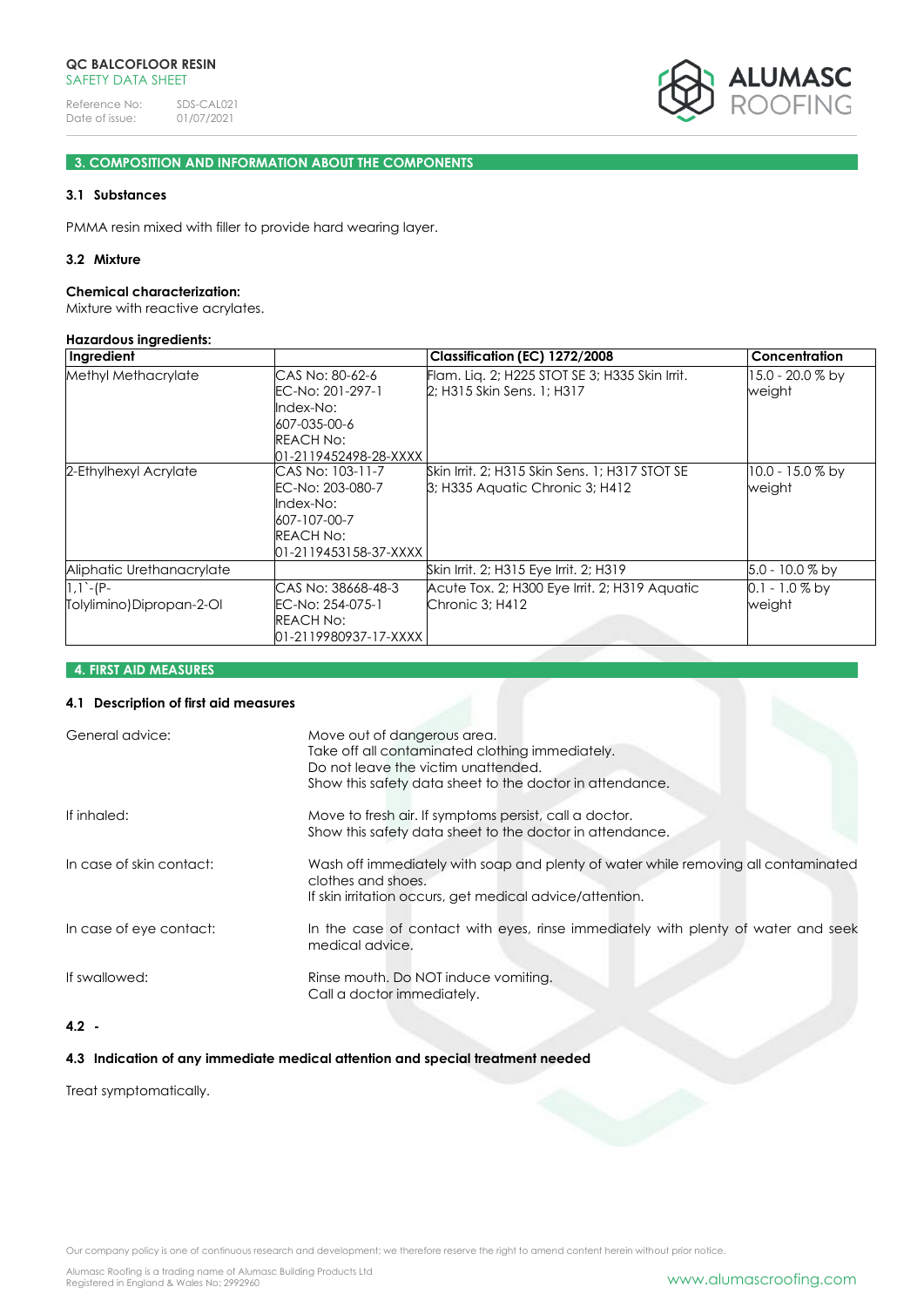# **5. FIRE-FIGHTING MEASURES**

## **5.1 Extinguishing media**

## **Suitable extinguishing media:**

Carbon dioxide (CO2), Foam, Water spray, Dry powder.

# **Unsuitable extinguishing media:**

High volume water jet.

#### **5.2 Special hazards arising from the substance or mixture**

Violent polymerization may be caused by extremes of temperatureand direct sunlight. Fire will produce dense black smoke containing hazardous combustion products (see heading 10). Exposure to decomposition products may be a hazard to health.

## **5.3 Advice for fire-fighters**

In the event of fire, wearself-contained breathing apparatus. Fire residues and contaminated fire extinguishing water must be disposed of in accordance with local regulations. Do not allow run-off from fire-fighting to enter drains or water courses.

# **6. ACCIDENTAL RELEASE MEASURES**

## **6.1 Personal precautions, protective equipment and emergency procedures**

Ensure adequate ventilation. Vapours are heavier than air and may spread along floors. Use personal protective equipment.

#### **6.2 Environmental precautions**

Prevent further leakage or spillage if safe to do so. Do not flush into surface water or sanitary sewer system. Avoid sub-soil penetration.

## **6.3 Methods and materials for containment and cleaning up**

Soak up with inert absorbent material (e.g. sand, silica gel, acid binder, universal binder, sawdust). Clean contaminated surface thoroughly. Treat recovered material as described in the section "disposal considerations".

#### **6.4 Reference to other sections**

Disposal considerations also see Section 13.

## **6.5 Additional information**

Treat recovered material as described in the section "disposal considerations".

## **7. HANDLING AND STORAGE**

#### **7.1 Precautions for safe handling**

Processing may lead to evolution of flammable volatiles. In case of insufficient ventilation, wear suitable respiratory equipment. Keep product and empty container away from heat and sources of ignition.

Handle and open container with care. Avoid contact with skin and eyes. Smoking, eating and drinking should be prohibited in the application area. For personal protection see Section 8. Observe label precautions.

Take precautionary measures against static discharges. Vapours may form explosive mixture with air. Use water spray to cool unopened containers.

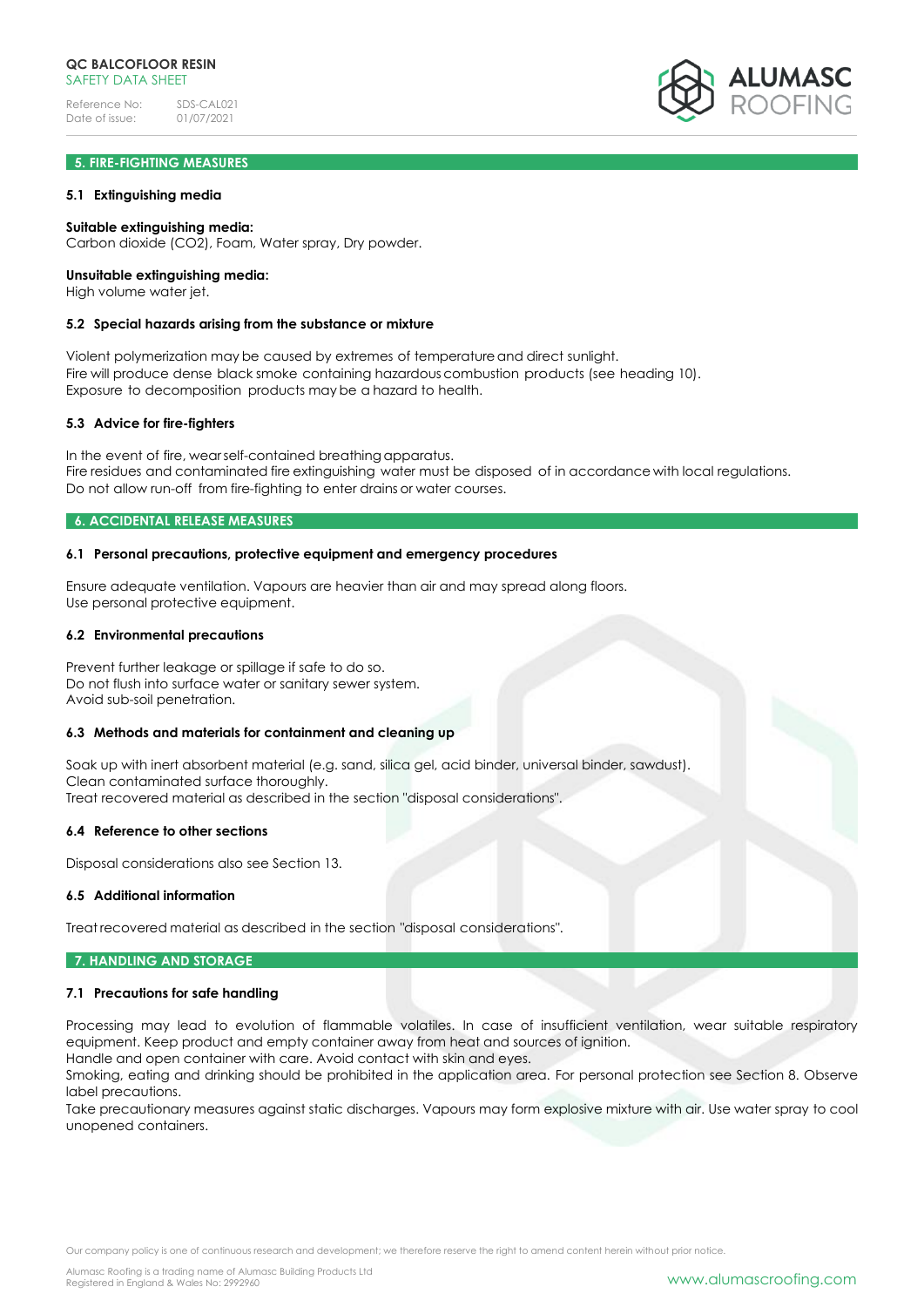

# **7.2 Conditions for safe storage, including any incompatibilities**

Storage must be in accordance with the BetrSichV (Germany). Keep in a cool, well-ventilated place. Keep in properly labelled containers. Containers which are opened must be carefully resealed and kept upright to prevent leakage. \*TRGS 510: 3.

# **8. EXPOSURE CONTROLS/PERSONAL PROTECTION**

#### **8.1 Control parameters**

# **Methyl Methacrylate:**

# **Great Britain:**

| Long-term exposure<br>value/ ppm | Long-term exposure<br>value/ mg/m3                  | <b>Short-term exposure</b><br>value / ppm | <b>Short-term exposure</b><br>value / mg/m3 | Source |
|----------------------------------|-----------------------------------------------------|-------------------------------------------|---------------------------------------------|--------|
| 50                               | 208                                                 | טע                                        | ہ ا4                                        |        |
| $\sim$                           | $\mathbf{r}$ $\mathbf{r}$ $\mathbf{r}$ $\mathbf{r}$ |                                           |                                             |        |

Source: 19 - EH40/2005 Workplace exposure limits (2011).

#### **Europe:**

| Long-term exposure value/ppm | Short-term exposure value<br>/ppm | <sup>.</sup> date<br><b>Ilssuina</b> | Source |
|------------------------------|-----------------------------------|--------------------------------------|--------|
| 50                           | LU.                               | 2009<br>19/<br>.                     |        |
| DIDFOTIVIF                   |                                   |                                      |        |

Source: 24 - DIRECTIVE 2009/161/EU.

# **DNEL:**

| <b>Value</b>             | Target group   | <b>Exposure route</b> | <b>Exposure frequency</b>   | Source |
|--------------------------|----------------|-----------------------|-----------------------------|--------|
| $210 \,\mathrm{mg/m^3}$  | Workers        | <b>Inhalation</b>     | Long-term effects local     | 100    |
| $210$ mg/m <sup>3</sup>  | Workers        | <b>Inhalation</b>     | Long-term effects systemic  | 100    |
| $1.5 \,\mathrm{mg/cm^2}$ | <b>Workers</b> | Skin                  | Long-term effects local     | 100    |
| 13,67 mg/kg              | Workers        | <b>Skin</b>           | Long-term effects systemic  | 100    |
| $105 \,\mathrm{mg/m^3}$  | Consumers      | <b>Inhalation</b>     | Long-term effects local     | 100    |
| 74,3 mg/m <sup>3</sup>   | Consumers      | Inhalation            | Long-term effects, systemic | 100    |
| $1.5 \,\mathrm{mg/cm^2}$ | Consumers      | Skin                  | Long-term effects local     | 100    |
| 8,2 mg/kg                | Consumers      | <b>Skin</b>           | Long-term effects systemic  | 100    |
| $1.5$ mg/cm <sup>2</sup> | Consumers      | <b>Skin</b>           | Short-term effects local    | 100    |

Source: 100 – Firmendaten.

# **PNEC:**

| Value                      | <b>Exposure route</b> | Source |
|----------------------------|-----------------------|--------|
| 0,94 mg/l                  | Freshwater            | 100    |
| 0,094 mg/l                 | Marine water          | 100    |
| 5,74 mg/kg                 | Sediment              | 100    |
| 1,47 mg/kg                 | Soil                  | 100    |
| Source: 100 - Firmendaten. |                       |        |

# **2-Ethylhexyl Acrylate:**

## **DNEL:**

| <b>Value</b>               | Target group | <b>Exposure route</b> | <b>Exposure frequency</b> | Source |
|----------------------------|--------------|-----------------------|---------------------------|--------|
| $37.5 \,\mathrm{mg/m^3}$   | Workers      | <b>Inhalation</b>     | Long-term effects local   | 100    |
| $0,242$ mg/cm <sup>2</sup> | Workers      | Skin                  | Long-term effects local   | 100    |
| 0,242 mg/cm <sup>2</sup>   | Workers      | Skin                  | Short-term effects local  | 100    |
| 4,5 mg/m <sup>3</sup>      | Consumers    | <b>Inhalation</b>     | Long-term effects local   | 100    |

Source: 100 – Firmendaten.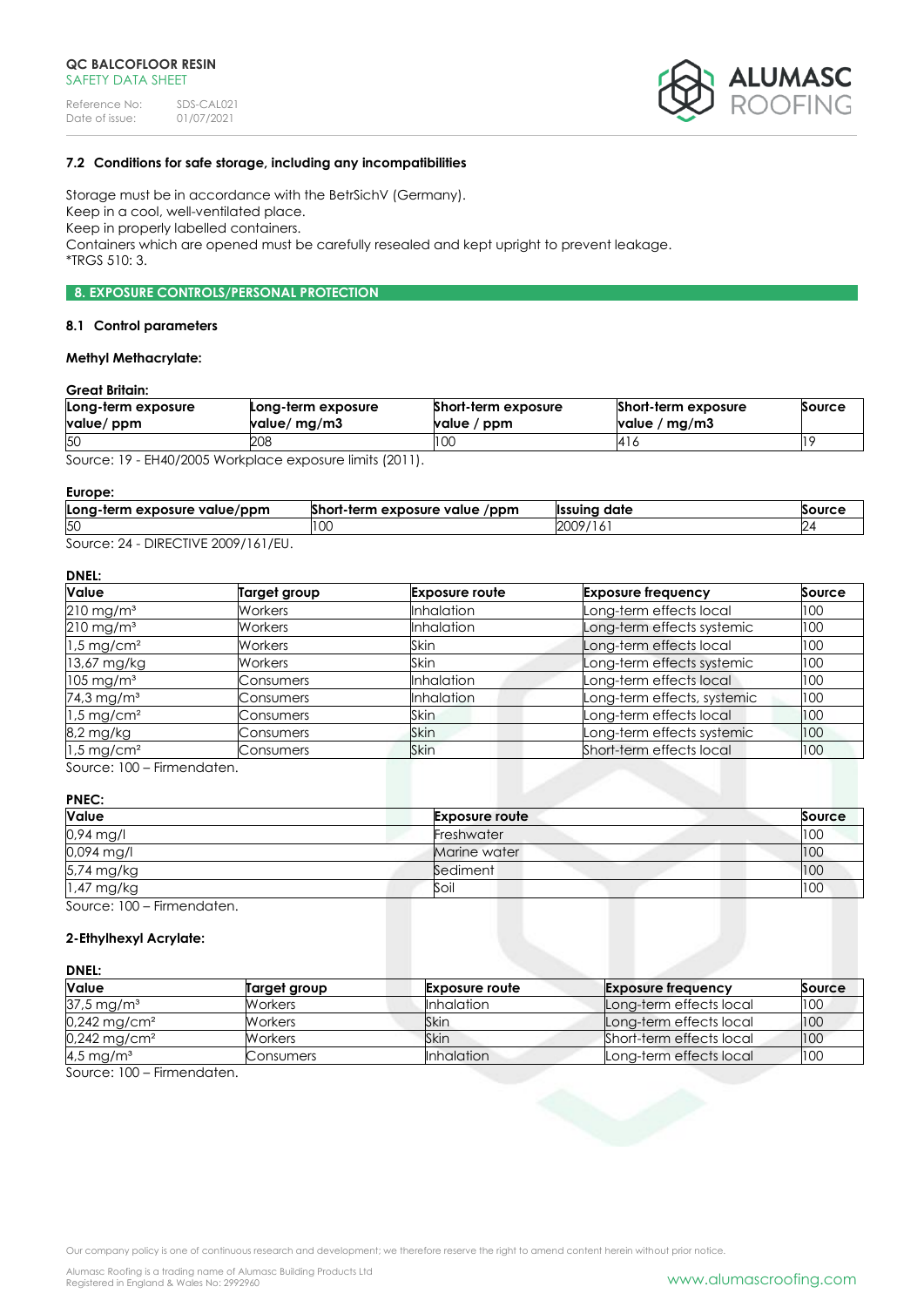# **QC BALCOFLOOR RESIN** SAFETY DATA SHEET

Reference No: SDS-CAL021<br>Date of issue: 01/07/2021  $01/07/2021$ 



| <b>PNEC:</b>         |                            |               |
|----------------------|----------------------------|---------------|
| Value                | <b>Exposure route</b>      | <b>Source</b> |
| 0,002752 mg/l        | Fresh water                | 100           |
| 0,000272 mg/l        | Seawater                   | 100           |
| $2,3$ mg/l           | Wastewater treatment plant | 100           |
| 0,126 mg/kg          | Sediment water             | 100           |
| 0,126 mg/kg          | Sediment seawater          | 100           |
| $1,0$ mg/kg          | Soil                       | 100           |
| 0,0023 mg/kg         | Intermittent release       | 100           |
| $\sim$ 100 $\sim$ 11 |                            |               |

Source: 100 – Firmendaten.

# **1,1`-(P-Tolylimino)Dipropan-2-Ol:**

# **DNEL:**

| <b>Value</b>          | Target group | <b>Exposure route</b> | Exposure freauency | <b>Source</b> |
|-----------------------|--------------|-----------------------|--------------------|---------------|
| $2 \,\mathrm{mg/m^3}$ | Workers      | <b>Inhalation</b>     | Long-term effects  | 100           |
| $0.6$ mg/kg           | Workers      | Skin                  | Lona-term effects  | 100           |
| Firmannadortan        |              |                       |                    |               |

Source: 100 – Firmendaten.

#### **PNEC:**

| Value        | <b>Exposure route</b> | Source |
|--------------|-----------------------|--------|
| 199,5        | Wastewater treatment  | 100    |
| 0,0072 mg/kg | Marine water          | 100    |
| $0.017$ mg/l | Freshwater            | 100    |

Source: 100 – Firmendaten.

# **8.2 Exposure controls**

| Respiratory protection:                                                                 | In interiors and during exceeding of the air limit values carrying of<br>protective masks is absolutely necessary.<br>Vapour during processing may be irritating to the respiratory tract and to<br>the eyes. When workers are facing concentrations above the exposure<br>limit they must use appropriate certified respirators.           |
|-----------------------------------------------------------------------------------------|---------------------------------------------------------------------------------------------------------------------------------------------------------------------------------------------------------------------------------------------------------------------------------------------------------------------------------------------|
| Remarks:                                                                                | Recommended Filter type: A1, A2 (in case of higher concentration).<br>Use the indicated respiratory protection if the occupational exposure limit<br>is exceeded and/or in case of product release (dust).                                                                                                                                  |
| Hand protection:                                                                        | Protective gloves complying with EN 374. Please observe the instructions<br>regarding permeability and breakthrough time which are provided by<br>the supplier of the gloves. Also take into consideration the specific local<br>conditions under which the product is used, such as the danger of cuts,<br>abrasion, and the contact time. |
| Suitable material:<br>Unsuitable material:<br>Material thickness:<br>Breakthrough time: | Nitriles.<br>Woven fabric, leather gloves.<br>$0.38$ mm.<br>$<$ 25 mins.                                                                                                                                                                                                                                                                    |
| Eye protection:                                                                         | Tightly fitting safety goggles.                                                                                                                                                                                                                                                                                                             |
| Skin and body protection:                                                               | Wear suitable protective equipment. Long sleeved clothing.                                                                                                                                                                                                                                                                                  |
| General protective and hygiene measures:                                                | Handle in accordance with good industrial hygiene and safety practice.<br>Keep away from food, drink and animal feeding stuffs. Wash hands before<br>breaks and at the end of workday. Use protective skin cream before<br>handling the product. Avoid contact with the skin and the eyes.                                                  |
| Engineering measures:                                                                   | Ensure adequate ventilation, especially in confined areas. When workers<br>are facing concentrations above the exposure limit they must use<br>appropriate certified respirators.                                                                                                                                                           |

Our company policy is one of continuous research and development; we therefore reserve the right to amend content herein without prior notice.

Alumasc Roofing is a trading name of Alumasc Building Products Ltd<br>Registered in England & Wales No: 2992960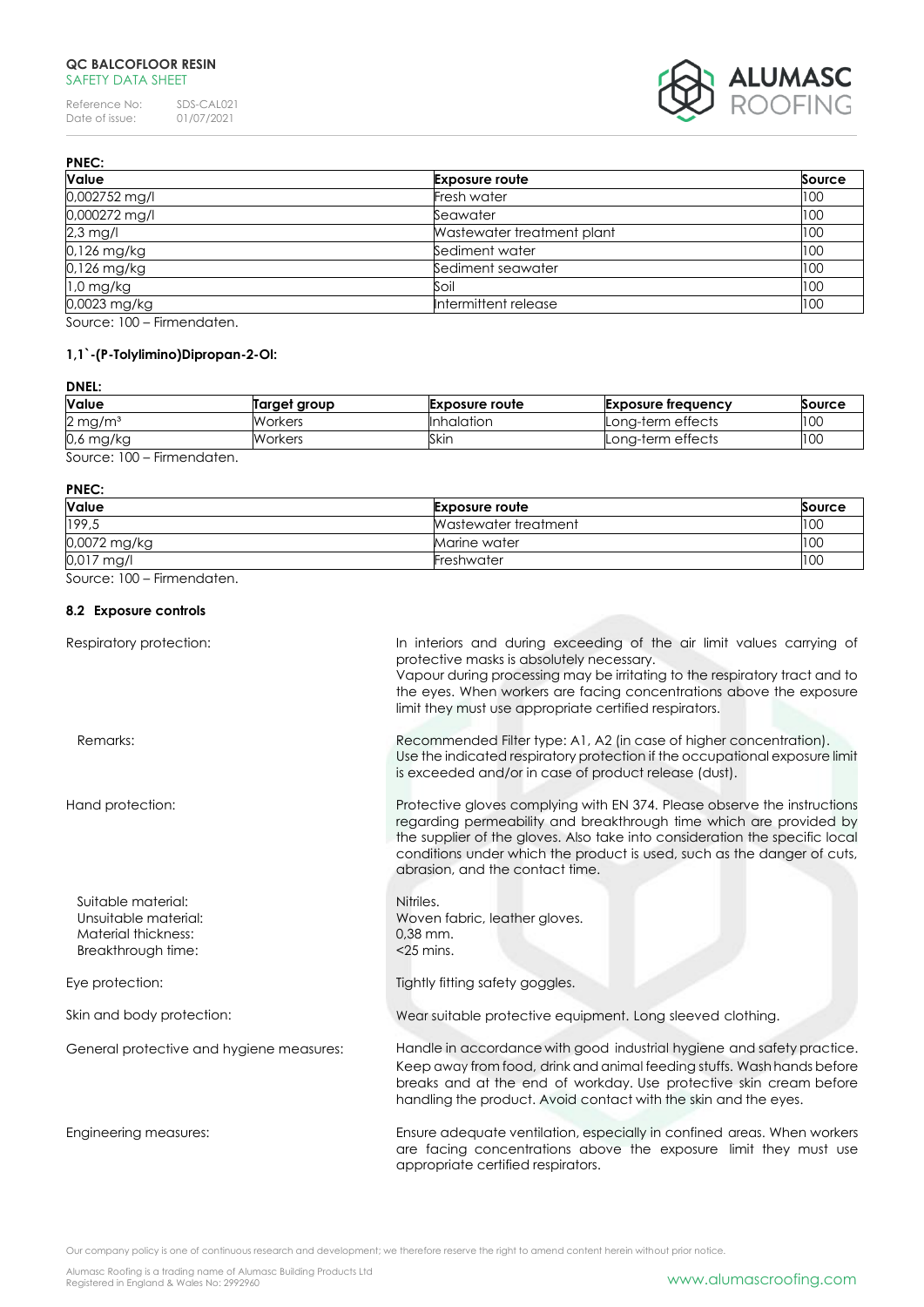

# **9. PHYSICAL AND CHEMICAL PROPERTIES**

#### **9.1 Information on basic physical and chemical properties**

Physical state: Liquid. Form: Liquid. Colour: Colour: Different colour tone. Odour: Typic for acrylates. Boiling point [°C]: Flash point [°C]: Evaporation rate [kg /(s\*m<sup>2</sup>)]: Not determined. Vapour density:  $\blacksquare$ Density [g/cm<sup>3</sup>]: Density [g/cm<sup>3</sup>]: Water solubility [g/l]: Remarks: Insoluble. Partition coefficient n-octanol/water (log P O/W): Not determined. Explosive properties: Not relevant. Oxidising properties: Not relevant.

#### **9.2 Other information**

Ignition temperature  $[°C]$ : 280°C.<br>Flow time(s): 43 – 58 s. Flow time(s):  $43 - 58$ <br>Temperature:  $20^{\circ}$ C. Temperature: Measuring method: DIN cup 6 mm.

# **10. STABILITY AND REACTIVITY**

# **10.1 -**

**10.2-**

## **10.3 Possibility of hazardous reactions**

The product is normally supplied in a stabilized form. If the permissible storage period and/or storage temperature is noticeably exceeded, the product may polymerize with heat evolution. Risk of receptacle bursting.

 $>100^{\circ}$ C.

10°C.

# **10.4 Conditions to avoid**

Extremes of temperature and direct sunlight.

## **10.5 Materials to avoid**

Reacts violently with peroxides. Reducing agents, Strong bases, Amines, Oxidizing agents.

## **11. TOXICOLOGICAL INFORMATION**

#### **11.1 Information on toxicological effects**

## **Hazardous ingredients:**

#### **Methyl Methacrylate:**

| <b>Oral toxicity</b><br>[mg/kg] | criterion<br>Test | est species?    | <b>Measuring</b><br>⊩method     | Source |
|---------------------------------|-------------------|-----------------|---------------------------------|--------|
| >5000                           | D <sub>50</sub>   | Ra <sup>.</sup> | 40<br>OECD<br>Guideline<br>lest | 100    |
| $\sim$ $\sim$<br>$\sim$         |                   |                 |                                 |        |

Source: 100 – Firmendaten.

| Dermal toxicity [mg/kg]                                                                                                                                                                                                                 | criterion<br>est | species<br>ıе | <b>Source</b> |
|-----------------------------------------------------------------------------------------------------------------------------------------------------------------------------------------------------------------------------------------|------------------|---------------|---------------|
| >5000                                                                                                                                                                                                                                   | LD50             | Rabbit        | 100           |
| 0.100<br>in the contract of the contract of the contract of the contract of the contract of the contract of the contract of the contract of the contract of the contract of the contract of the contract of the contract of the contrac |                  |               |               |

Source: 100 – Firmendaten.

| <b>LC50</b><br>[mg/l]<br>Inhalation 4h for vapours ! | criterion<br><b>Test</b> | Test species | Source |
|------------------------------------------------------|--------------------------|--------------|--------|
| 29,8 mg/                                             | $\cap$ 50<br>ںں۔         | 11 U         | 100    |
| $SQurca' 100 - Eirmandatan$                          |                          |              |        |

Source: 100 – Firmendaten.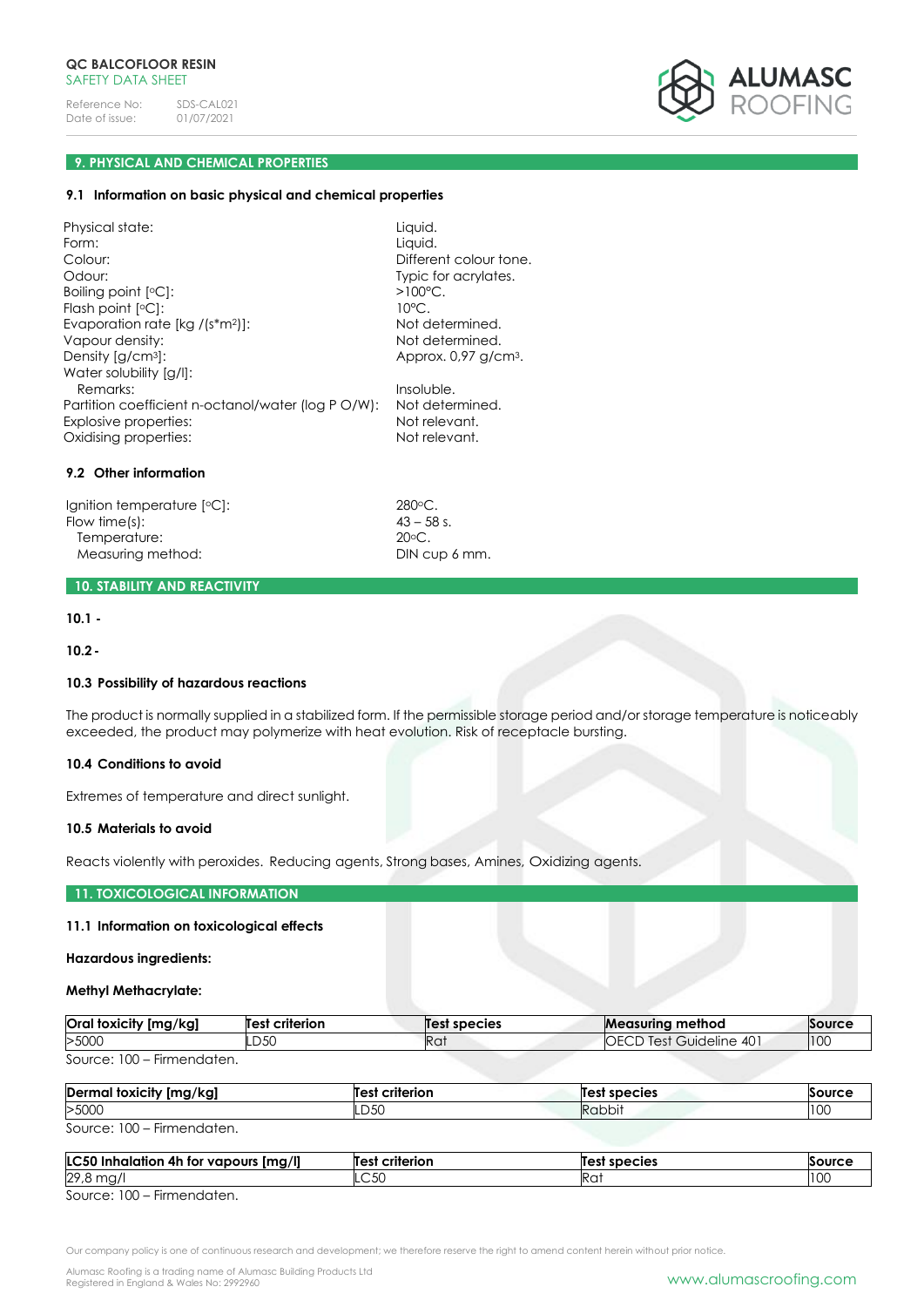# **QC BALCOFLOOR RESIN** SAFETY DATA SHEET

Reference No: SDS-CAL021<br>Date of issue: 01/07/2021 Date of issue:



| Irritant effect on skin: | Irritating.                |
|--------------------------|----------------------------|
| Test species:            | Rabbit.                    |
| Irritant effect on eyes: | Irritant.                  |
| Test species:            | Rabbit.                    |
| Sensitization:           | Skin sensitization.        |
| Test species:            | Mouse.                     |
| Carcinogenic effects:    | Not a carcinogen.          |
| Test species:            | Rat, mouse.                |
| Mutagenicity:            | Not mutagenic.             |
| Reproduction toxicity:   | Not toxic to reproduction. |

| Specific target organ toxicity (single exposure) [mg/kg] | Source |
|----------------------------------------------------------|--------|
| Causes respiratory tract irritation                      | 100    |
| Source: 100 – Firmendaten.                               |        |

| Specific target organ toxicity (repeated exposure) [mg/kg] |     |
|------------------------------------------------------------|-----|
| No known effect                                            | 100 |
|                                                            |     |

Source: 100 – Firmendaten.

# **2-Ethylhexyl Acrylate:**

| Oral toxicity [mg/kg]      | <b>Test criterion</b> | Test species | Source |
|----------------------------|-----------------------|--------------|--------|
| 4435 mg/kg                 | LD50                  | Ra           | 100    |
| Source: 100 – Firmendaten. |                       |              |        |

| $\overline{\phantom{a}}$<br>Derma<br><br>l toxicity [mg/kg] | <br>:riterion<br>۵۰- | species<br>$\mathbf{e}$ | <b>SOUTE</b> |
|-------------------------------------------------------------|----------------------|-------------------------|--------------|
| 7522                                                        | n En                 |                         | $\sim$       |
| א ושי                                                       | ∟ບບບ                 |                         | 1 UU         |

Source: 100 – Firmendaten.

| [mg/l]<br>Inhald<br>toxicity<br>ıtive | species<br>lles. | duration<br><b>Exr</b><br>าดรมre | Sourc.                 |
|---------------------------------------|------------------|----------------------------------|------------------------|
| $\sim$<br>ma,<br>. .<br>.             | .KQ)             | ∽<br>hours                       | 0 <sup>0</sup><br>ו טע |

Source: 100 – Firmendaten.

| Irritant effect on skin: | Skin irritation.         |
|--------------------------|--------------------------|
| Test species:            | Rabbit.                  |
| Exposure duration:       | 4 h.                     |
| Irritant effect on eyes: | Slightly irritating.     |
| Measuring method:        | OECD Test Guideline 405. |
| Test species:            | Rabbit.                  |
| Sensitization:           | Skin sensitization.      |
| Carcinogenic effects:    | No known effect.         |
| Mutagenicity:            | No known effect.         |
| Reproduction toxicity:   | No known effect.         |

| Specific target organ toxicity (single exposure) [mg/kg] | Source |
|----------------------------------------------------------|--------|
| Causes respiratory tract irritation                      |        |
| Source: 100 – Firmendaten.                               |        |

| Specific target organ toxicity (repeated exposure) [mg/kg] |  |
|------------------------------------------------------------|--|
| No known effect                                            |  |
| Source: 100 - Firmandatan                                  |  |

Source: 100 – Firmendaten.

# **1,1`-(P-Tolylimino)Dipropan-2-Ol:**

| Oral toxicity [mg/kg]      | <b>Test criterion</b> | <b>Test species</b> | Source |
|----------------------------|-----------------------|---------------------|--------|
| 45 mg/kg                   | LD50                  | Rat                 | 100    |
| Source: 100 – Firmendaten. |                       |                     |        |

| Dermal<br>il foxicity [mg/kg]                      | criterion<br>$\mathbf{A}$ | $\epsilon$<br>া species | <b>Source</b> |
|----------------------------------------------------|---------------------------|-------------------------|---------------|
| 2001<br>mg/kc                                      | <b>DEO</b><br>.uju        | кu.                     | 100           |
| $- \cdot$<br>$S_0$ uroo $\cdot$ 100<br>Eirmondaton |                           |                         |               |

Source: 100 – Firmendaten.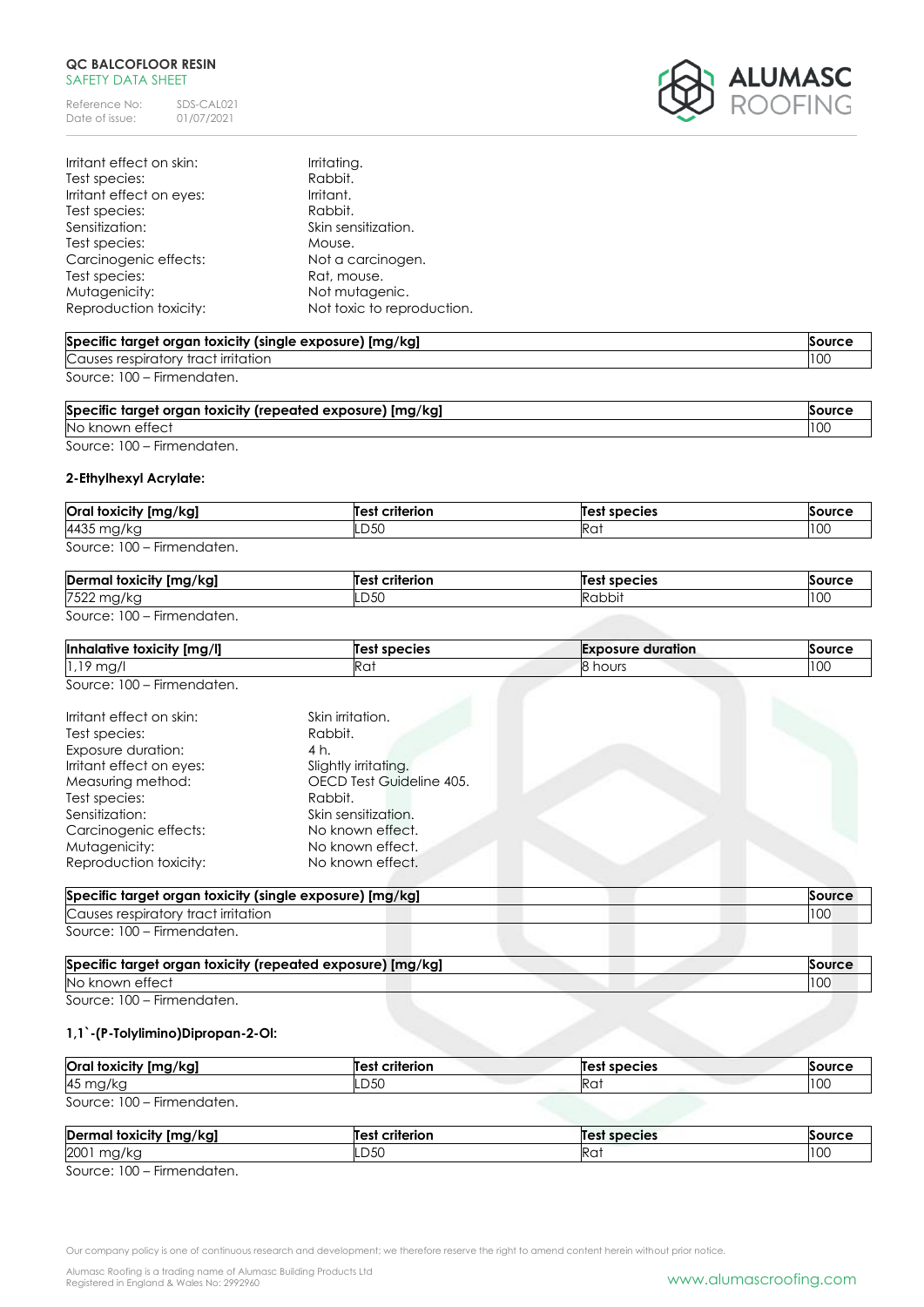

Irritant effect on skin: No skin irritation. Irritant effect on eyes: Irritant. Mutagenicity: Negative.

Sensitization: No sensitization responses were observed.

# **11.2Additional information**

Symptoms of overexposure may be headache, dizziness, tiredness, nausea and vomiting. Irritating to eyes, respiratory system and skin. Irritating to mucous membranes.

**12. ECOLOGICAL INFORMATION**

## **12.1Ecological information**

**Toxicity:**

#### **Hazardous ingredients:**

# **Methyl Methacrylate:**

| Toxicity to fish [mg/l] | Test criterion | <b>Test species</b>                    | <b>Measuring method</b>              | <b>Exposure duration</b> | Source |
|-------------------------|----------------|----------------------------------------|--------------------------------------|--------------------------|--------|
| $191$ mg/l              | LC50           | Oncorhynchus mykiss<br>(rainbow trout) | <b>IOECD Test Guideline 203 96 h</b> |                          | 100    |
| Firman political        |                |                                        |                                      |                          |        |

Source: 100 – Firmendaten.

| Toxicity to daphnia [mg/l] | Test criterion | Test species                  | <b>Exposure duration</b> | <b>Measuring method</b>           | Source |
|----------------------------|----------------|-------------------------------|--------------------------|-----------------------------------|--------|
| 69 mg/l                    | C50            | Daphnia magna<br>(water flea) | <b>48 h</b>              | <b>OECD</b> Test<br>Guideline 202 | 100    |

Source: 100 – Firmendaten.

| Toxicity to algae [mg/l] | Test criterion | Test species                                  | <b>Exposure duration</b> | <b>Measuring method</b>    | Source |
|--------------------------|----------------|-----------------------------------------------|--------------------------|----------------------------|--------|
| $>110$ ma/l              | EC50           | Selenastrum<br>capricornutum<br>(green algae) | 72 h                     | OECD Test<br>Guideline 201 | 100    |

Source: 100 – Firmendaten.

| [mg/l]<br>NOEC (fish) [I | Test species                    | <b>Measuring method</b>      | Source |
|--------------------------|---------------------------------|------------------------------|--------|
| $\sim$                   | (zebra tish)<br>achvdanio rerio | ∩F.<br>Guideline 210<br>Test | 100    |

Source: 100 – Firmendaten.

| NOEC (daphnia) [mg/l]               | Test species               | <b>Measuring method</b>        | Source |
|-------------------------------------|----------------------------|--------------------------------|--------|
| $\sim$<br>O.                        | Daphnia magna (water tlea) | <b>OECD Test Guideline 202</b> | 10C    |
| $C_{\text{OUTO}}$ $100$ Eirmondaton |                            |                                |        |

Source: 100 – Firmendaten.

Biodegradability: Readily biodegradable.<br>
Method of analysis: CECD 301C/ISO 9408/E OECD 301C/ ISO 9408/ EEC 92/69/V, C.4-F. Bioaccumulation: Does not bioaccumulate. Mobility: Mobility: Terrestrial compartment not relevant.

# **2-Ethylhexyl Acrylate:**

| Toxicity to fish [mg/l] | Test criterion | Test species                               | Measuring method                  | <b>Exposure duration</b> | Source |
|-------------------------|----------------|--------------------------------------------|-----------------------------------|--------------------------|--------|
| 1,81                    | .C50           | Oncorhynchus<br>mykiss<br>l(rainbow trout) | <b>OECD</b> Test<br>Guideline 203 | 96 h                     | 100    |

Source: 100 – Firmendaten.

| Toxicity to daphnia [mg/l] | Test criterion | Test species  | <b>Exposure duration</b> | <b>Measuring method</b> | Source |
|----------------------------|----------------|---------------|--------------------------|-------------------------|--------|
| 3, 1                       | EC5C           | Daphnia magna | 48 h                     | <b>OECD Test</b>        | 100    |
| ---<br>$\sim$<br>--        |                | (water flea)  |                          | Guideline 202           |        |

Source: 100 – Firmendaten.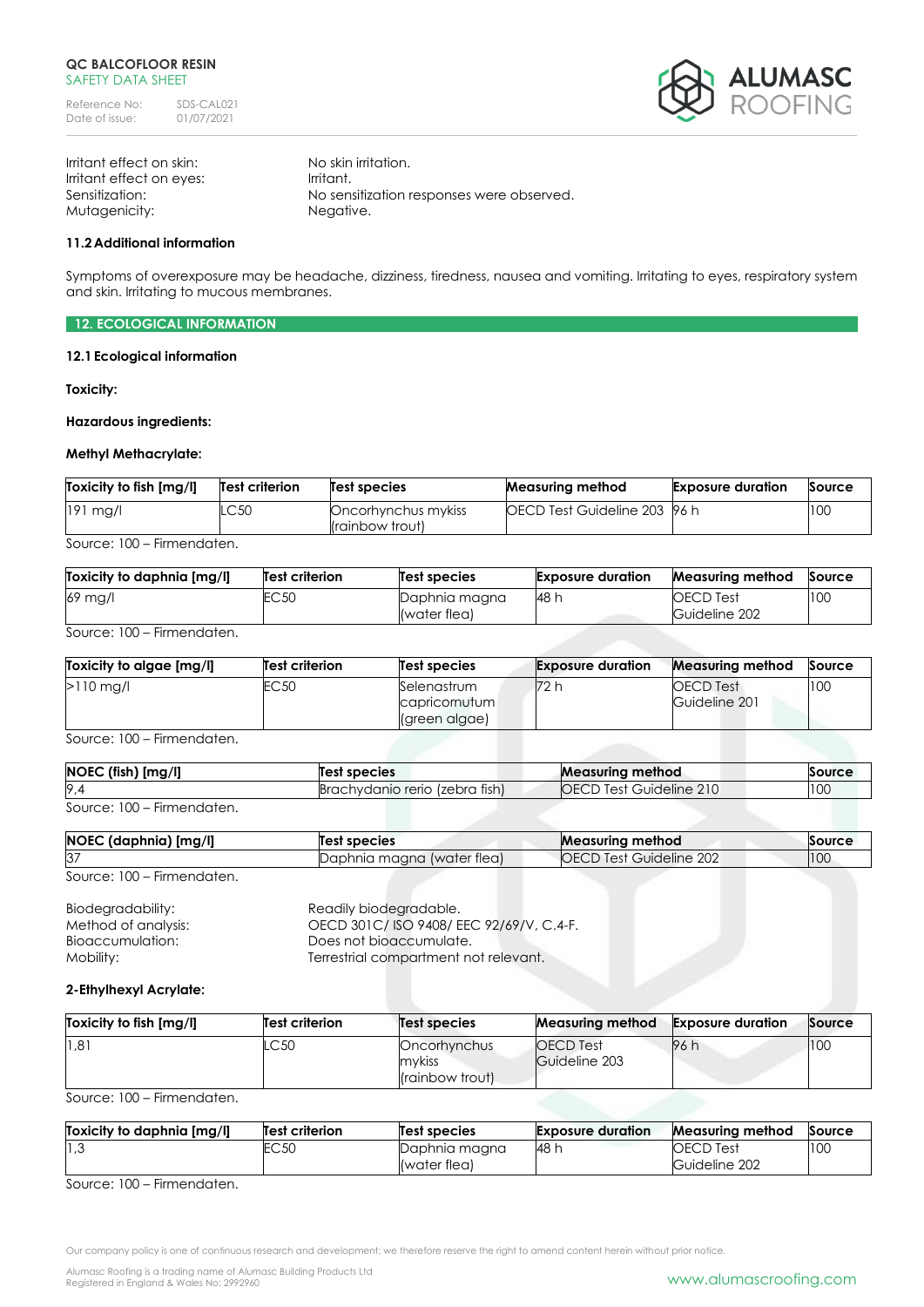#### **QC BALCOFLOOR RESIN** SAFFTY DATA SHFFT

Reference No: SDS-CAL021<br>Date of issue: 01/07/2021 Date of issue:



| 1,7<br>70<br>100<br>EC 50<br><b>OECD</b> Test<br>Desmodesmus<br>Guideline 201<br>subspicatus | Toxicity to algae [mg/l] | <b>Test criterion</b> | Test species | <b>Exposure duration</b> | Measuring method | Source |
|----------------------------------------------------------------------------------------------|--------------------------|-----------------------|--------------|--------------------------|------------------|--------|
|                                                                                              |                          |                       |              |                          |                  |        |

Source: 100 – Firmendaten.

| NOEC (algae) [mg/l]        | Test species            | <b>Measuring method</b> | Source |
|----------------------------|-------------------------|-------------------------|--------|
| 0,45                       | Desmodesmus subspicatus | OECD Test Guideline 201 | 100    |
| Source: 100 – Firmendaten. |                         |                         |        |

| Biodegradability:   | Readily biodegradable.                |
|---------------------|---------------------------------------|
| Ready degradability |                                       |
| Bioaccumulation:    | Bioaccumulation slight, log Pow 4,64. |

# **1,1`-(P-Tolylimino)Dipropan-2-Ol:**

| Toxicity to fish [mg/l] | <b>Test criterion</b> | Test species                      | <b>Exposure duration</b> | Source |
|-------------------------|-----------------------|-----------------------------------|--------------------------|--------|
|                         | LC50                  | Brachydanio rerio<br>(zebra fish) | 96 h                     | 100    |
|                         |                       |                                   |                          |        |

Source: 100 – Firmendaten.

| Toxicity to daphnia [mg/l] | Test criterion | <b>Test species</b>           | <b>Exposure duration</b> | <b>Source</b> |
|----------------------------|----------------|-------------------------------|--------------------------|---------------|
| 28,8                       | EC50           | Daphnia magna<br>(water flea) | 18 h                     | 100           |

Source: 100 – Firmendaten.

| Toxicity to algae [mg/l] | <b>Test criterion</b> | Test species               | <b>Exposure duration</b> | Source |
|--------------------------|-----------------------|----------------------------|--------------------------|--------|
| 245                      | EC50                  | Desmodesmus<br>subspicatus | $\sim$<br>LZ.            | 100    |
|                          |                       |                            |                          |        |

Source: 100 – Firmendaten.

Bioaccumulation:

Biodegradability: Poorly biodegradable.<br>Bioaccumulation: No data available.

**12.2 -**

**12.3 -**

**12.4 -**

# **12.5 Results of PBT and vPvB assessment**

This preparation contains no substance considered to be persistent, bioaccumulating nor toxic (PBT).

# **12.6 Other adverse effects**

No data available.

# **13. DISPOSAL CONSIDERATIONS**

# **13.1Waste treatment methods**

| Disposal considerations: | According to the European Waste Catalogue, Waste Codes are not product specific,<br>but application specific. The following Waste Codes are only suggestions:                                                                                                                                                                                                                                                                                      |
|--------------------------|----------------------------------------------------------------------------------------------------------------------------------------------------------------------------------------------------------------------------------------------------------------------------------------------------------------------------------------------------------------------------------------------------------------------------------------------------|
| Waste Code:              | 08 04 10: waste adhesives and sealants other than those mentioned in 08 04 09.<br>The EWC Nr. only apply for the liquid product.<br>08 01 12: waste paint and varnish other than those mentioned in 08 01 11.<br>The EWC Nr. only apply for the liquid product.<br>17 02 03: plastic.<br>This EWC Nr. only apply for the hardened product.<br>08 04 09* waste adhesives and sealants containing organic solvents or other dangerous<br>substances. |

Uncleaned empty packaging:

Our company policy is one of continuous research and development; we therefore reserve the right to amend content herein without prior notice.

Alumasc Roofing is a trading name of Alumasc Building Products Ltd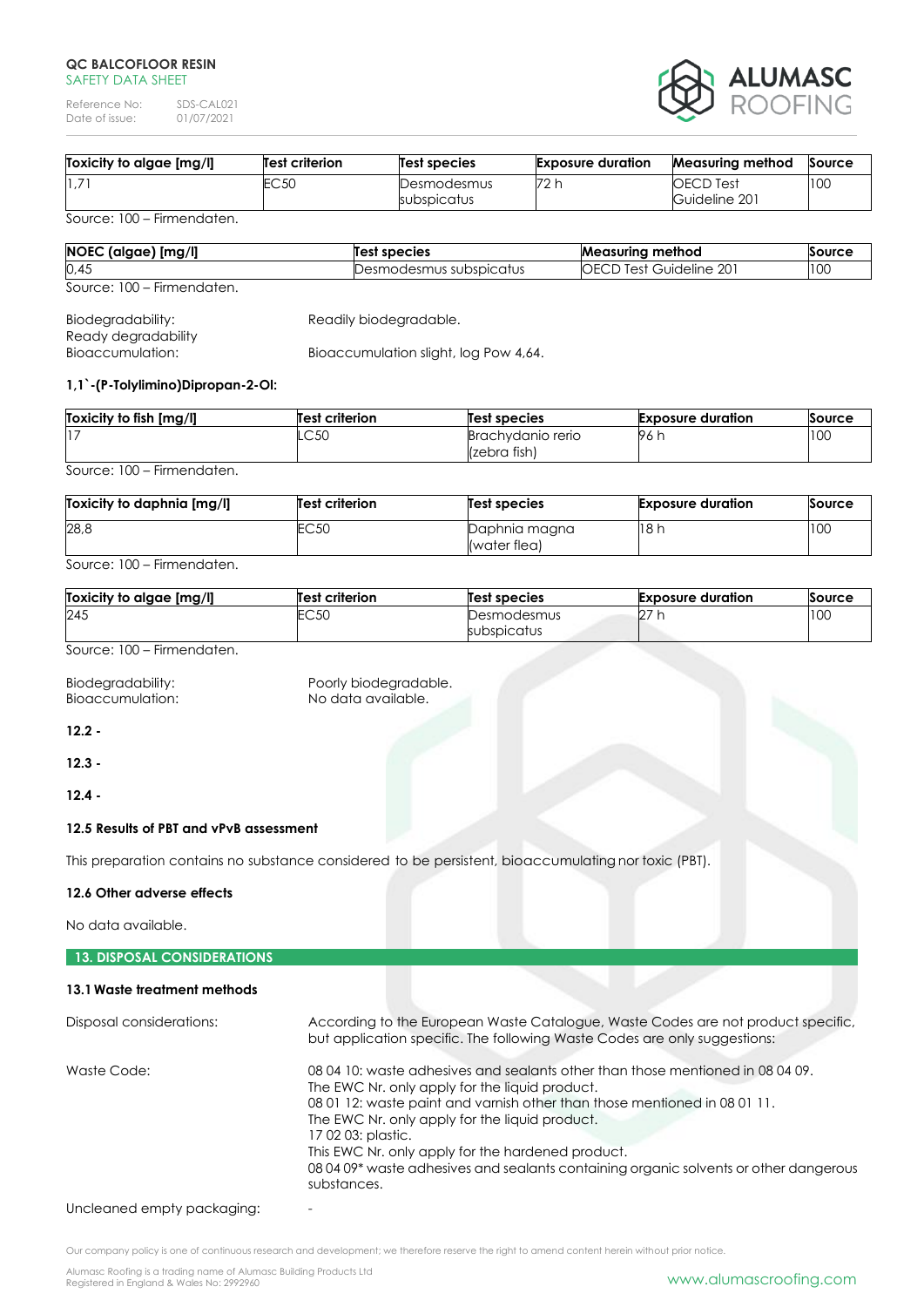

# **14. TRANSPORT INFORMATION**

|                                 | *Land transport ADR/RID                                                                                                              | *Marine transport IMDG                                                                                                          | *Air transport ICAO/IATA                                                                                            |
|---------------------------------|--------------------------------------------------------------------------------------------------------------------------------------|---------------------------------------------------------------------------------------------------------------------------------|---------------------------------------------------------------------------------------------------------------------|
| <b>14.1 UN-No</b>               | 1263                                                                                                                                 | 1263                                                                                                                            | 1263                                                                                                                |
| 14.2 Description of the goods   | <b>PAINT</b>                                                                                                                         | <b>PAINT</b>                                                                                                                    | <b>PAINT</b>                                                                                                        |
| 14.3 UN proper shipping name    |                                                                                                                                      | <b>PAINT</b>                                                                                                                    | <b>PAINT</b>                                                                                                        |
| 14.4 Transport hazard class(es) | 3                                                                                                                                    | 3                                                                                                                               | 3                                                                                                                   |
| 14.5 Packaging group            | III                                                                                                                                  | $\mathbf{III}$                                                                                                                  | $\mathbf{III}$                                                                                                      |
| Labels                          | 3                                                                                                                                    | 3                                                                                                                               | 3 - Flammable Liquid                                                                                                |
|                                 |                                                                                                                                      |                                                                                                                                 |                                                                                                                     |
|                                 |                                                                                                                                      |                                                                                                                                 |                                                                                                                     |
| Risk No.                        | 30                                                                                                                                   |                                                                                                                                 |                                                                                                                     |
| Category                        | 3                                                                                                                                    |                                                                                                                                 |                                                                                                                     |
| Factor                          |                                                                                                                                      |                                                                                                                                 |                                                                                                                     |
| <b>Classification code</b>      | F1                                                                                                                                   |                                                                                                                                 |                                                                                                                     |
| <b>SP 640</b>                   | 640E                                                                                                                                 |                                                                                                                                 |                                                                                                                     |
| <b>Tunnel restriction code</b>  | D/E                                                                                                                                  |                                                                                                                                 |                                                                                                                     |
| <b>Remarks</b>                  | (einschließlich Farbe, Lack,<br>Emaille, Beize, Schellack,<br>Firnis, Politur, flüssiger<br>Füllstoff und flüssige<br>Lackgrundlage) | (including paint, lacquer,<br>enamel, stain, shellac<br>solutions, varnish, polish,<br>liquid filler and liquid laquer<br>base) | (including paint, lacquer,<br>enamel, stain, shellac,<br>varnish, polish, liquid filler<br>and liquid lacquer base) |
| <b>EmS</b>                      |                                                                                                                                      | $F-E$ ; $S-E$                                                                                                                   |                                                                                                                     |
| Stowage category                |                                                                                                                                      | $\overline{A}$                                                                                                                  |                                                                                                                     |

#### **14.6 -**

## **14.7 Transport in bulk according to Annex II of MARPOL73/78 and the IBC Code**

Not relevant.

# **15. REGULATORY INFORMATION**

## **15.1Safety, health and environmental regulations/legislation specific for the substance or mixture**

# **Additional regulations:**

Additionally, observe any national regulations!

# **16. OTHER INFORMATION**

# **Relevant H-phrases:**

| Harmful to aquatic life with long lasting effects. |
|----------------------------------------------------|
|                                                    |

Flammable liquid.

# **Wording of the hazard classes:**

Skin Irrit: Skin irritation. Skin Sens: Skin sensitization. STOT SE: Specific target organ toxicity – single exposure. Aquatic Chronic: Hazardous to the aquatic environment. Eye Irrit: Serious eye irritation. Acute Tox: Acute toxicity.

# **Further information:**

Full text of R-phrases referred to under Sections 2 & 3.

Our company policy is one of continuous research and development; we therefore reserve the right to amend content herein without prior notice.

Alumasc Roofing is a trading name of Alumasc Building Products Ltd